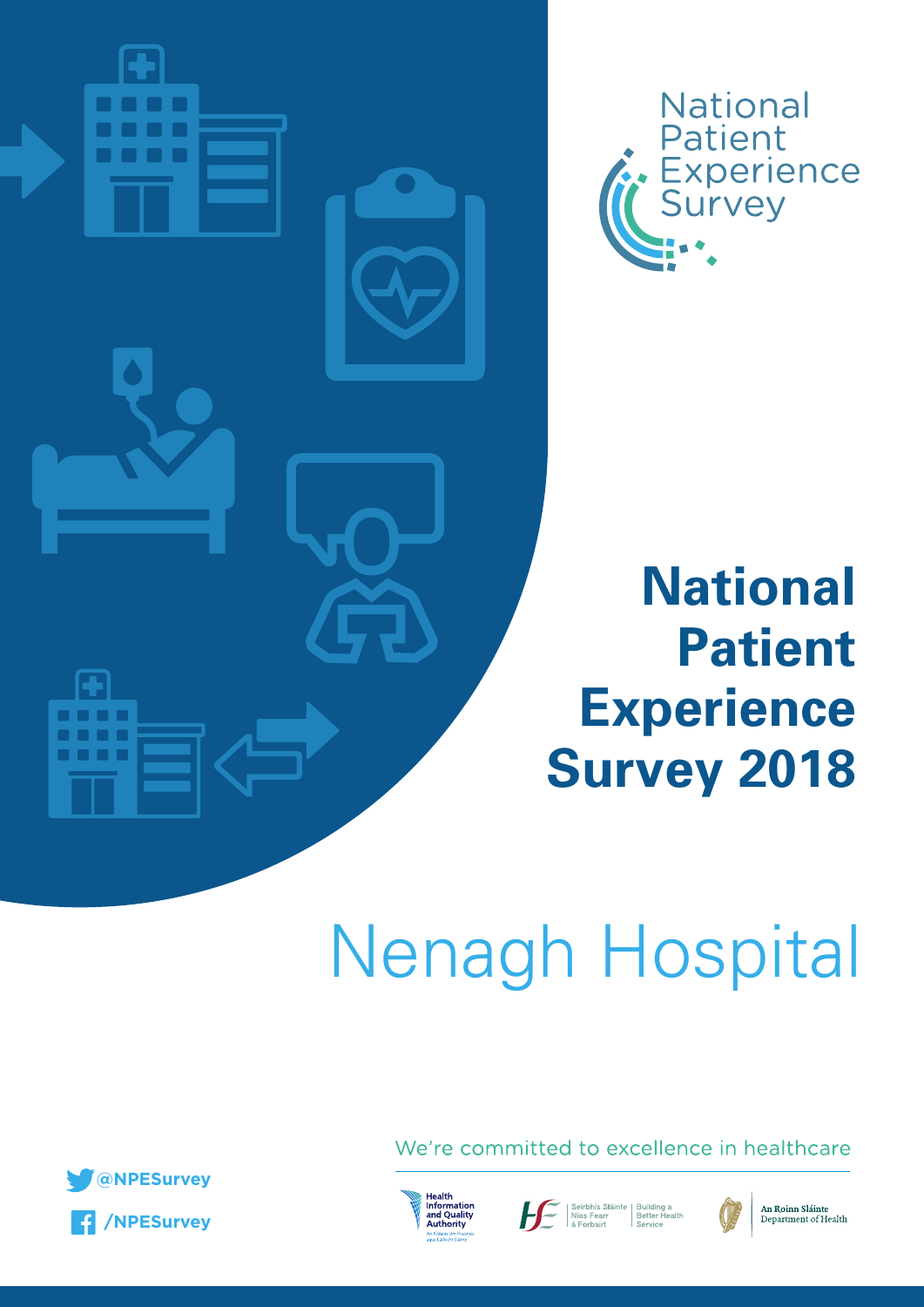

2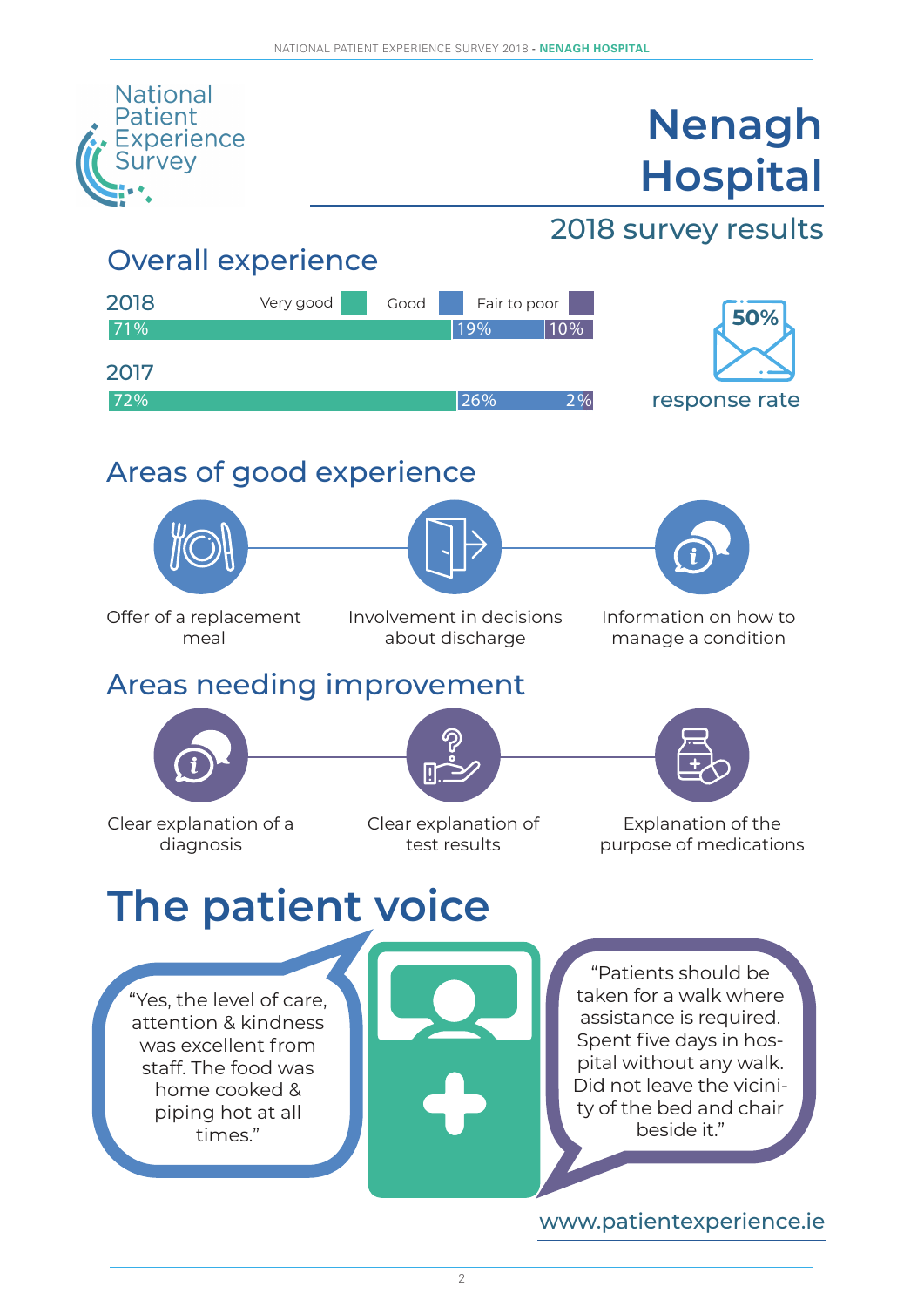# Structure and content of this report

| <b>About the National Patient Experience Survey 2018</b>            |                         |  |  |  |  |  |
|---------------------------------------------------------------------|-------------------------|--|--|--|--|--|
| What were the main findings for Nenagh Hospital?                    | $\overline{\mathbf{4}}$ |  |  |  |  |  |
| <b>Hospital and participant profile</b>                             | 5                       |  |  |  |  |  |
| Areas of good experience and areas needing improvement              | 6                       |  |  |  |  |  |
| Survey results for the stages of care along the patient journey     | 8                       |  |  |  |  |  |
| Interpreting the results for the stages of care                     | 9                       |  |  |  |  |  |
| Changes in patient experience over time                             | $\overline{9}$          |  |  |  |  |  |
| Care on the ward                                                    | 10                      |  |  |  |  |  |
| Examinations, diagnosis and treatment                               | 13                      |  |  |  |  |  |
| Discharge or transfer                                               | 16                      |  |  |  |  |  |
| Other aspects of care                                               | 19                      |  |  |  |  |  |
| Overall experience                                                  | 21                      |  |  |  |  |  |
| In their own words: analysis of patients' comments                  | 22                      |  |  |  |  |  |
| <b>Conclusion</b>                                                   | 23                      |  |  |  |  |  |
| What were patients' experiences of hospital care in Nenagh Hospital |                         |  |  |  |  |  |
| in May 2018?                                                        | 23                      |  |  |  |  |  |
| Appendix 1: Areas of good experience and areas needing improvement  | 24                      |  |  |  |  |  |
| Improvement map                                                     | 24                      |  |  |  |  |  |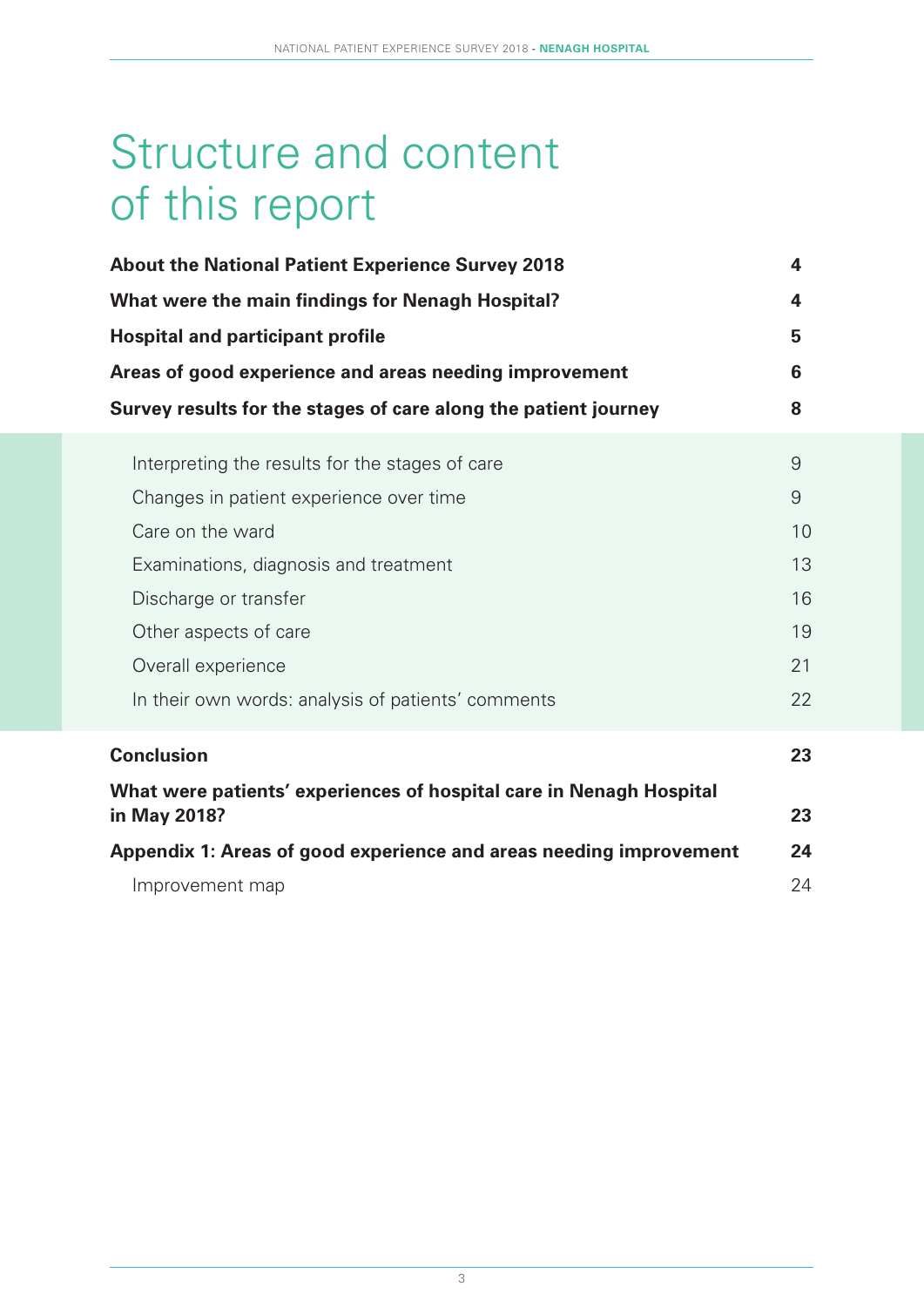# About the National Patient Experience Survey 2018

The National Patient Experience Survey is a nationwide survey that offers patients the opportunity to describe their experiences of public acute healthcare in Ireland. The survey is a partnership between the Health Information and Quality Authority (HIQA), the Health Service Executive (HSE) and the Department of Health. The survey was conducted for the first time in 2017 and repeated in 2018.

Nationally, 26,752 people were invited to participate in the second National Patient Experience Survey. In total, 13,404 completed the survey, resulting in a response rate of over 50%. 57 patients from Nenagh Hospital took part in the survey.

The aim of the survey is to find out about patients' experiences in public acute hospitals and to use their feedback to identify areas of good experience, and areas needing improvement. The HSE responded to the 2017 survey results by producing detailed quality improvement plans at national, hospital group and hospital levels. The implementation of these plans is coordinated by an oversight group, and a wide range of initiatives have already been introduced across Ireland's public acute hospitals. Some examples of these initiatives can be seen at www.patientexperience.ie/improvements-in-care.

# What were the main findings for Nenagh Hospital?

The majority of participants from Nenagh Hospital reported positive experiences in hospital. 90% of participants said they had 'good' or 'very good' overall experiences, compared with 84% nationally. The hospital achieved similar scores to the national average across every stage of care, with the exception of care on the ward, which was above-average.

Several areas of good experience were identified. These were areas that were related to participants' overall experiences and where participants gave above-average ratings. For example, most patients said they were offered a replacement meal when they missed one. Patients felt involved in decisions about their discharge from hospital and said they received enough information to manage their condition at home.

There were also several areas needing improvement. Some patients said that they didn't understand explanations of their diagnosis or their test results. In addition, a number of patients said that the purpose medications they were to take at home was not explained.

Patient experience ratings were generally similar to those in the 2017 survey. The findings of the 2018 survey will help Nenagh Hospital to improve patients' experiences of care in the hospital.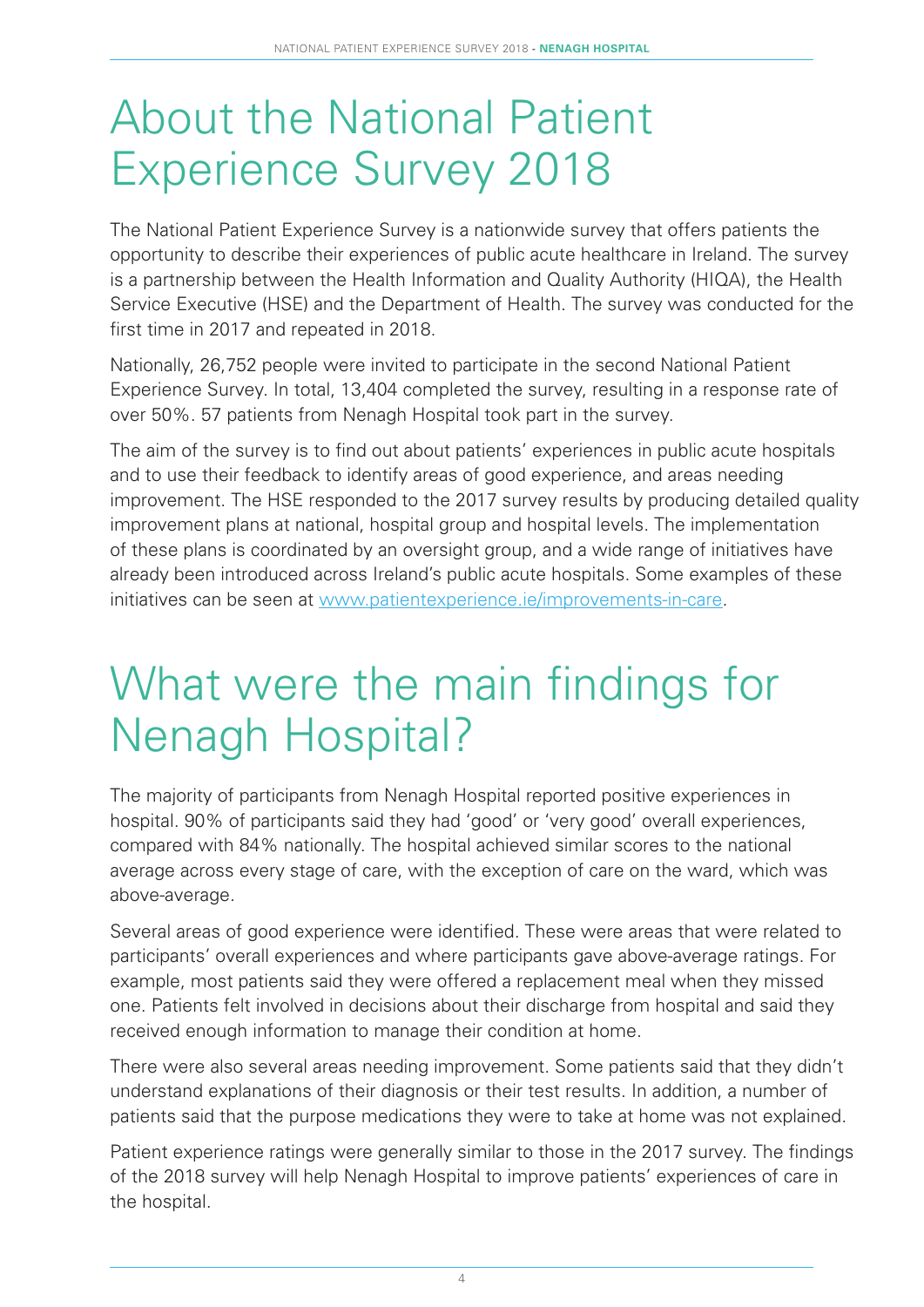# Hospital and participant profile

Nenagh Hospital is a public acute hospital located in Nenagh, Co. Tipperary. There were 48 inpatient beds available in the hospital during the survey period of May 2018.

113 people discharged from Nenagh Hospital during the month of May 2018 were invited to participate in the survey. 57 people completed the survey, achieving a response rate of 50%. 45.6% of participants were male and 54.4% were female. 23 respondents (40.4%) said that their stay in hospital was an emergency<sup>1</sup>. Figure 1 below provides information on the respondents who took part in the survey from Nenagh Hospital.



#### **Figure 1 Participants from Nenagh Hospital by gender, age group and admission route**

Patients were asked if their hospital stay was planned in advance or an emergency. While Nenagh Hospital does not have an emergency department, patients may have felt that their condition was an emergency. It is also possible that these patients were originally admitted to a hospital with an emergency department before being transferred to Nenagh Hospital.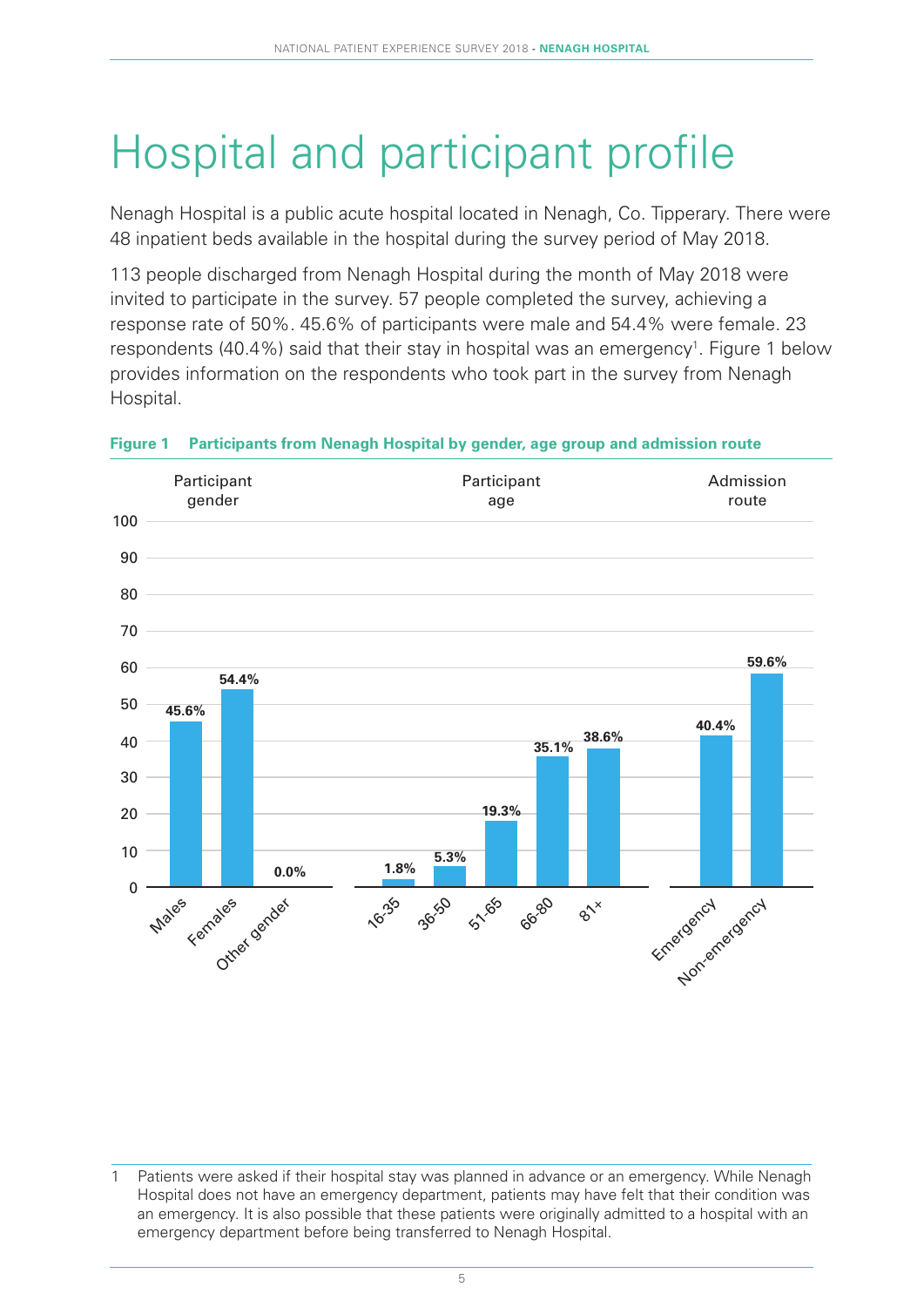# Areas of good experience and areas needing improvement

This section lists the areas where most patients had positive experiences, and those areas where there is the most room for improvement. Appendix 1 explains how these areas were identified.

### **The areas of good experience in Nenagh Hospital are:**

| <b>Care on the ward</b>                                  | 9 (82%) of the 11 people who<br>answered this question said that they          |  |  |  |  |  |
|----------------------------------------------------------|--------------------------------------------------------------------------------|--|--|--|--|--|
| Offer of a replacement meal   Q18                        | always received a replacement meal<br>when it was needed.                      |  |  |  |  |  |
|                                                          |                                                                                |  |  |  |  |  |
| <b>Discharge or transfer</b>                             | 53 people (95%) said that they were<br>definitely, or to some extent, involved |  |  |  |  |  |
| <b>Involvement in decisions about</b><br>discharge   Q40 | in decisions about their discharge<br>from hospital.                           |  |  |  |  |  |
|                                                          |                                                                                |  |  |  |  |  |
| <b>Discharge or transfer</b>                             | 42 people (91%) said that they<br>definitely, or to some extent, received      |  |  |  |  |  |
| Information on how to manage a<br>condition   Q50        | enough information on how to<br>manage their condition at home.                |  |  |  |  |  |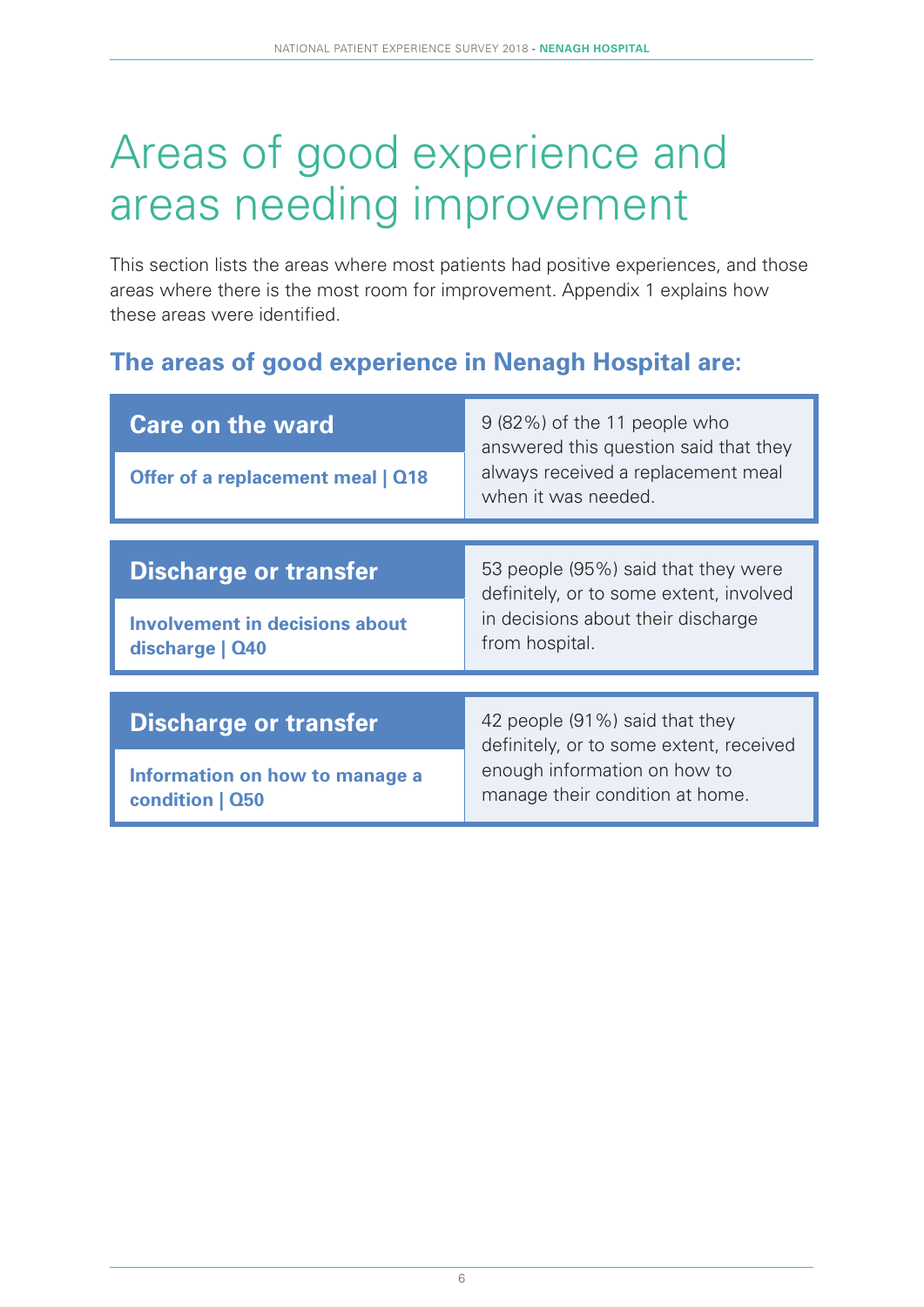### **The areas needing improvement in Nenagh Hospital are:**

| <b>Examination, diagnosis and</b><br>treatment                                             | Of the 56 people who answered this<br>question, 25 (45%) said that they<br>did not understand, or only to some                 |  |  |  |  |  |  |
|--------------------------------------------------------------------------------------------|--------------------------------------------------------------------------------------------------------------------------------|--|--|--|--|--|--|
| Clear explanation of a diagnosis   Q26                                                     | extent understood, explanations of<br>their diagnosis.                                                                         |  |  |  |  |  |  |
| <b>Examinations, diagnosis</b><br>and treatment<br>Clear explanation of test results   Q33 | 15 people (34% of those who<br>answered Q33) said that they did not<br>fully understand explanations of their<br>test results. |  |  |  |  |  |  |
|                                                                                            |                                                                                                                                |  |  |  |  |  |  |
| <b>Discharge or transfer</b>                                                               | 18 people (39% of those who<br>answered Q44) said that the purpose                                                             |  |  |  |  |  |  |
| <b>Explanation of the purpose of</b><br>medications   Q44                                  | of medications they were to take at<br>home was not, or was only to some<br>extent, explained by hospital staff.               |  |  |  |  |  |  |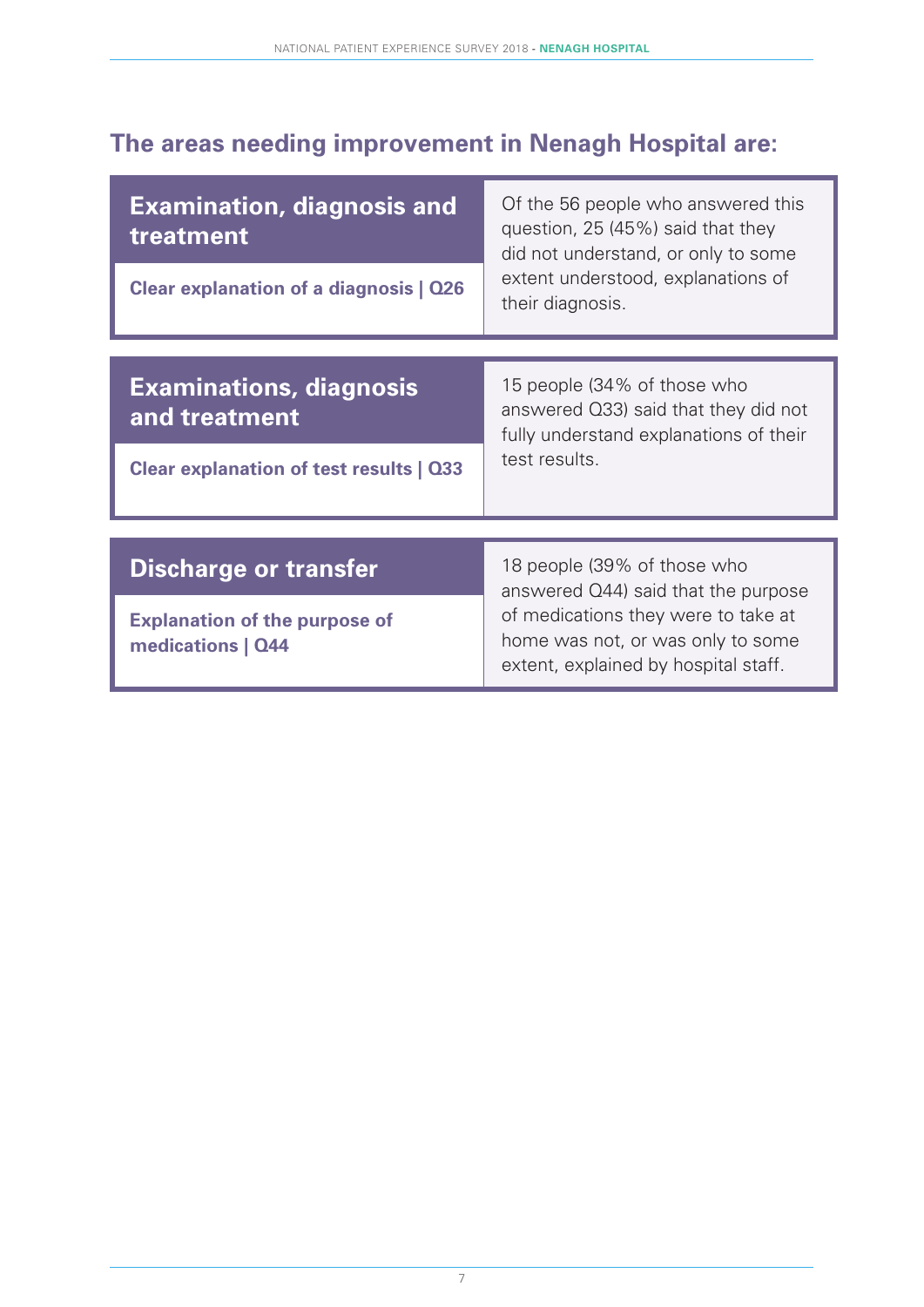# Survey results for the stages of care along the patient journey

The National Patient Experience Survey 2018 follows the patient journey through hospital from admission to discharge. The 2018 questionnaire is available to download from www.patientexperience.ie.

The survey questions were grouped into five stages along the patient journey<sup>2</sup>:



<sup>2</sup> As Nenagh Hospital does not have an emergency department, survey participants did not answer the questions on Admissions.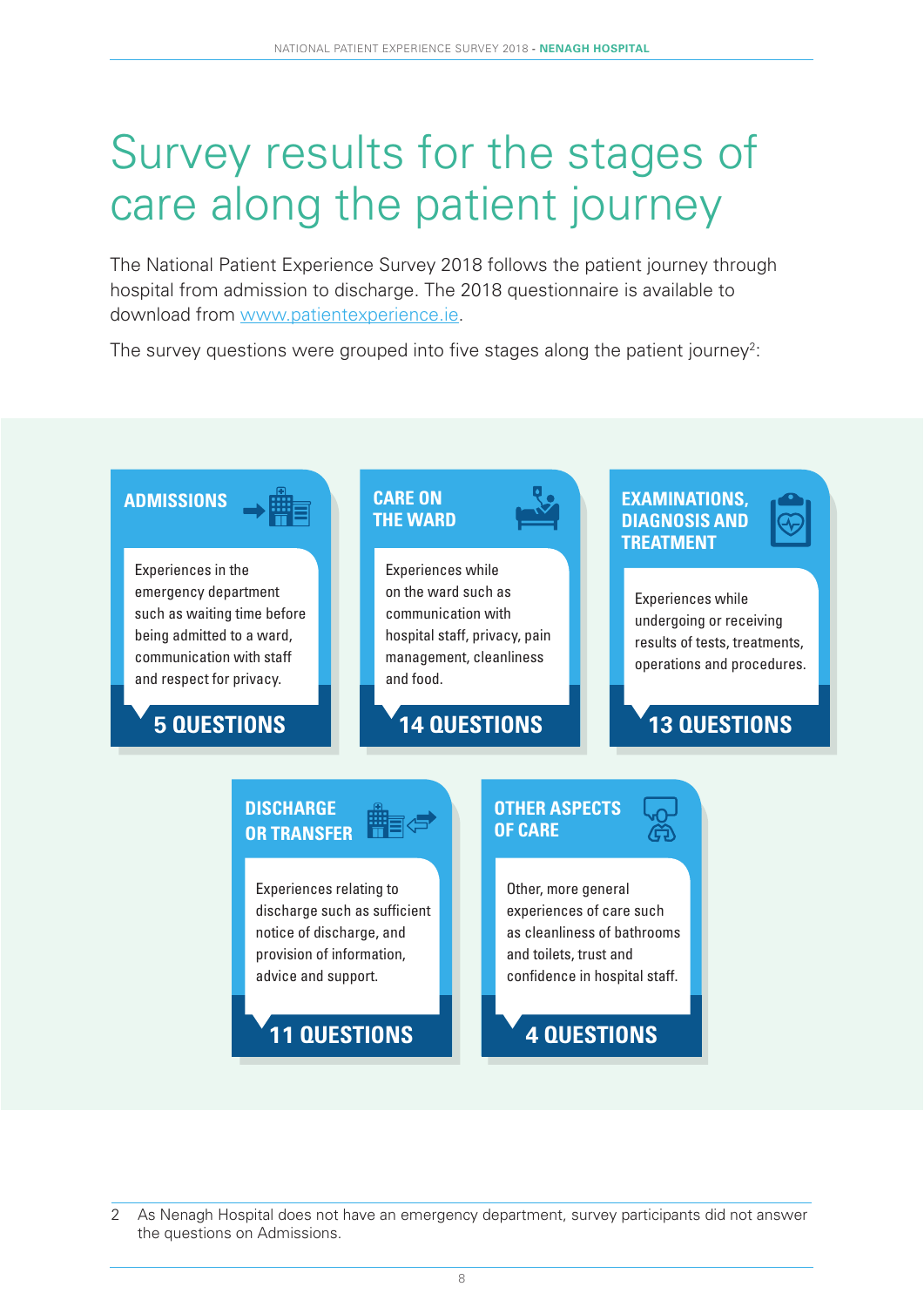### Interpreting the results for the stages of care

Scores out of 10 are given for each question belonging to a stage of care or a stage as whole. A score of 0 indicates a very negative experience and a score of 10 indicates a very positive experience. Sometimes questions are described as high or low ranking questions. These are questions with the highest or lowest score when compared to a set of questions.

Statistical tests were carried out to examine if there were significant differences in patient experience between 2017 and 2018, as well as between a hospital and the national average. For further information on the analyses please consult Appendix 3 of the 2018 national report, available from www.patientexperience.ie.

### Changes in patient experience over time

Participants' average rating of their overall experience was slightly lower than in 2017, although the difference was not statistically significant. In addition, patient ratings of each stage of care were similar to 2017. Figure 2 shows a comparison of scores for individual stages of care.

It is important that these changes are interpreted with caution as scores will naturally vary from year to year for a variety of reasons. Several rounds of survey data will be required before meaningful trends and changes in patient experience can be accurately identified.



|  |  |  | Figure 2 Comparison of stage of care scores <sup>3</sup> for Nenagh Hospital in 2017 and 2018 |
|--|--|--|-----------------------------------------------------------------------------------------------|
|  |  |  |                                                                                               |

<sup>3</sup> Scores for the stages of care were constructed by calculating the average scores for all the questions belonging to that stage.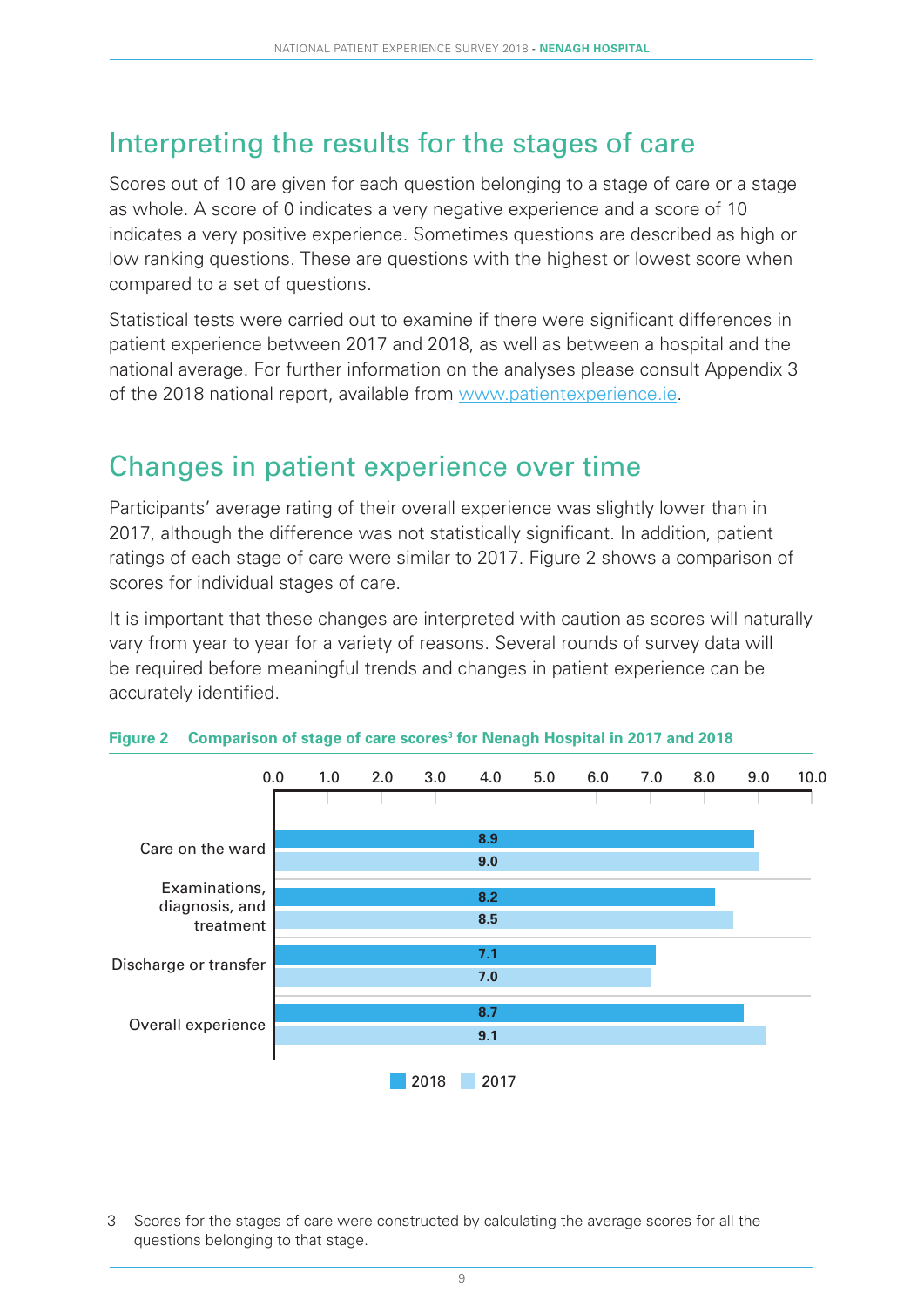# **Care on the ward**

Figure 3 compares the hospital's overall score for care on the ward with the national average. Figure 4 shows the hospital's scores for questions on this stage of care.



#### **Figure 3 Comparison of Nenagh Hospital with the national average score for care on the ward (out of a maximum of 10)**



\* Denotes a statistically significant difference from the national average.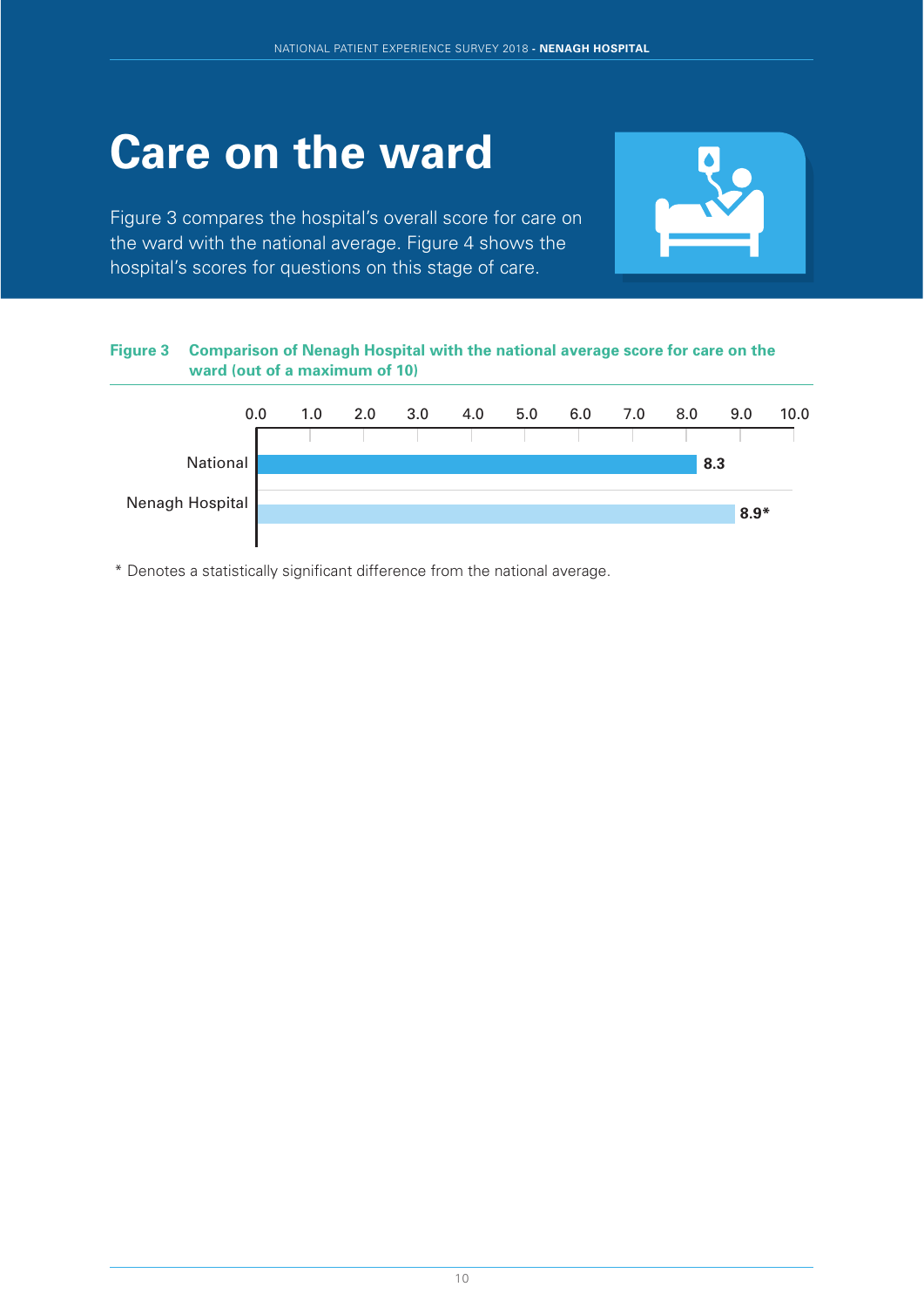|                                                                                                                    | 0.0 | 1.0 | 2.0 | 3.0 | 4.0  | 5.0      | 6.0 | 7.0 | 8.0 | 9.0 | 10.0 |
|--------------------------------------------------------------------------------------------------------------------|-----|-----|-----|-----|------|----------|-----|-----|-----|-----|------|
|                                                                                                                    |     |     |     |     |      |          |     |     |     |     |      |
| <b>09.</b> Were you given enough privacy while<br>you were on the ward?                                            |     |     |     |     | 8.5  |          |     |     |     |     |      |
| <b>Q10.</b> In your opinion, how clean was the<br>hospital room or ward that you were in?                          |     |     |     |     | 9.4  |          |     |     |     |     |      |
| <b>Q12.</b> When you needed help from staff<br>getting to the bathroom or toilet, did you<br>get it in time?       |     |     |     |     | 9.2  |          |     |     |     |     |      |
| <b>013.</b> Did staff wear name badges?                                                                            |     |     |     |     | 8.7  |          |     |     |     |     |      |
| <b>Q14.</b> Did the staff treating and examining<br>you introduce themselves?                                      |     |     |     |     | 8.9  |          |     |     |     |     |      |
| <b>Q15.</b> How would you rate the hospital<br>food?                                                               |     |     |     |     | 8.6  |          |     |     |     |     |      |
| <b>Q16.</b> Were you offered a choice of food?                                                                     |     |     |     |     | 10.0 |          |     |     |     |     |      |
| <b>018.</b> Were you offered a replacement<br>meal at another time?                                                |     |     |     |     | 9.1  |          |     |     |     |     |      |
| <b>Q19.</b> Did you get enough help from staff to<br>eat your meals?                                               |     |     |     |     | 9.2  |          |     |     |     |     |      |
| <b>020.</b> When you had important questions<br>to ask a doctor, did you get answers that<br>you could understand? |     |     |     |     | 8.3  |          |     |     |     |     |      |
| <b>022.</b> When you had important questions<br>to ask a nurse, did you get answers that<br>you could understand?  |     |     |     |     | 9.0  |          |     |     |     |     |      |
| 023. If you ever needed to talk to a nurse,<br>did you get the opportunity to do so?                               |     |     |     |     | 9.0  |          |     |     |     |     |      |
| <b>028.</b> Did you find someone on the hospital<br>staff to talk to about your worries and<br>fears?              |     |     |     |     | 7.9  |          |     |     |     |     |      |
| 032. Do you think the hospital staff did<br>everything they could to help control your<br>pain?                    |     |     |     |     | 9.4  |          |     |     |     |     |      |
| Nenagh Hospital                                                                                                    |     |     |     |     |      | National |     |     |     |     |      |

#### **Figure 4 Nenagh Hospital scores for questions on care on the ward**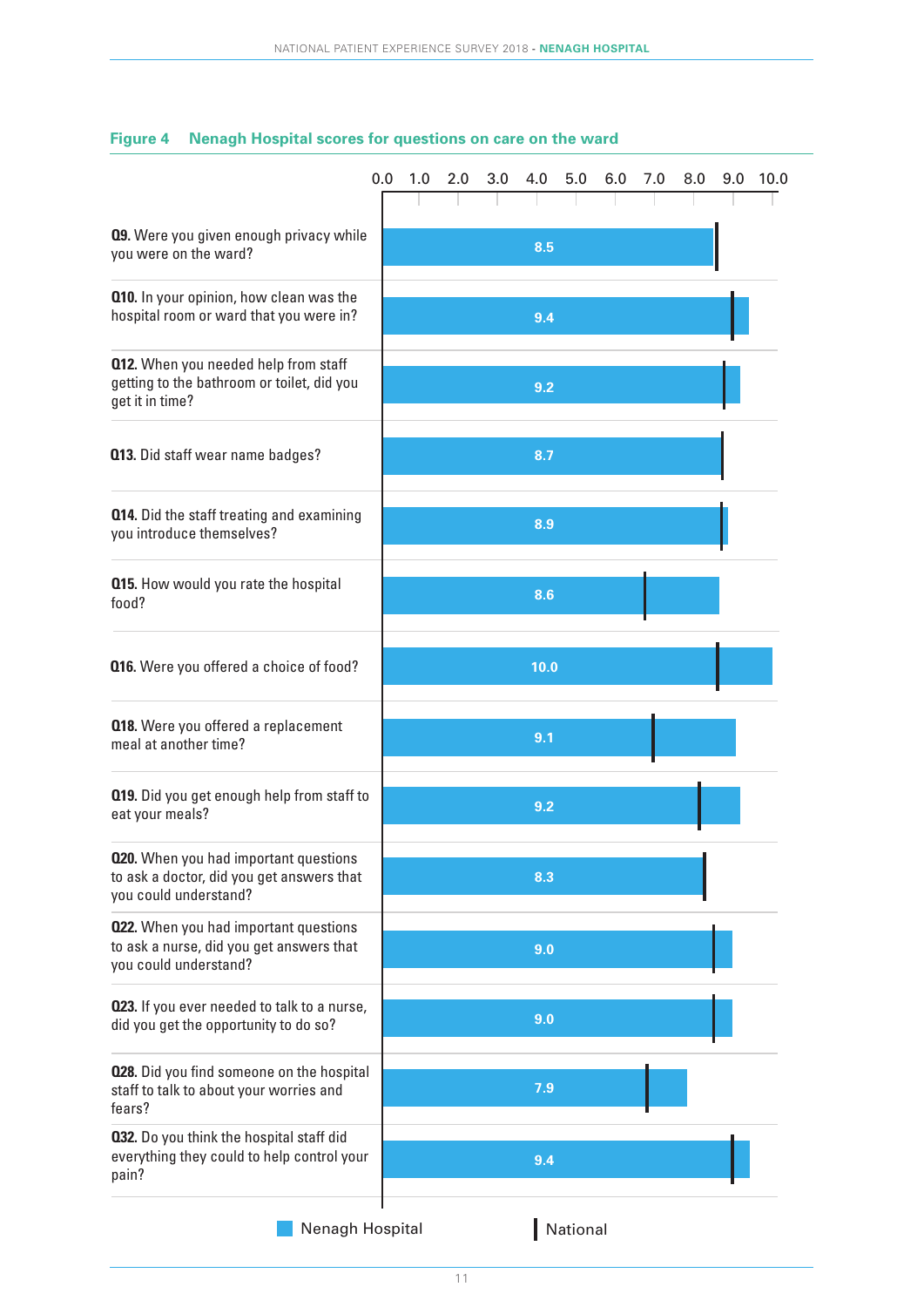### The patient voice: what patients said about care on the ward

"It was spotless. It was quiet. It was near to home. The ward was small only 3 beds. The staff were relaxed and caring."

"Yes, the level of care, attention & kindness was excellent from staff. The food was home cooked & piping hot at all times."

> "Put mirror in bathroom.  $\Box$  and chair beside it." No chair in the bathroom to sit on when washing yourself."

"Patients should be taken for a walk where assistance is required. Spent five days in hospital without any walk. Did not leave the vicinity of the bed

#### **Care on the ward:** what do these results mean?

Nenagh Hospital received higher ratings of care on the ward than the national average, and similar ratings to last year. Patients were happy with the choice of food offered, pain management and hospital cleanliness. Some patients said they could not always find someone to talk to about their worries and fears, though the hospital scored above the national average for this question.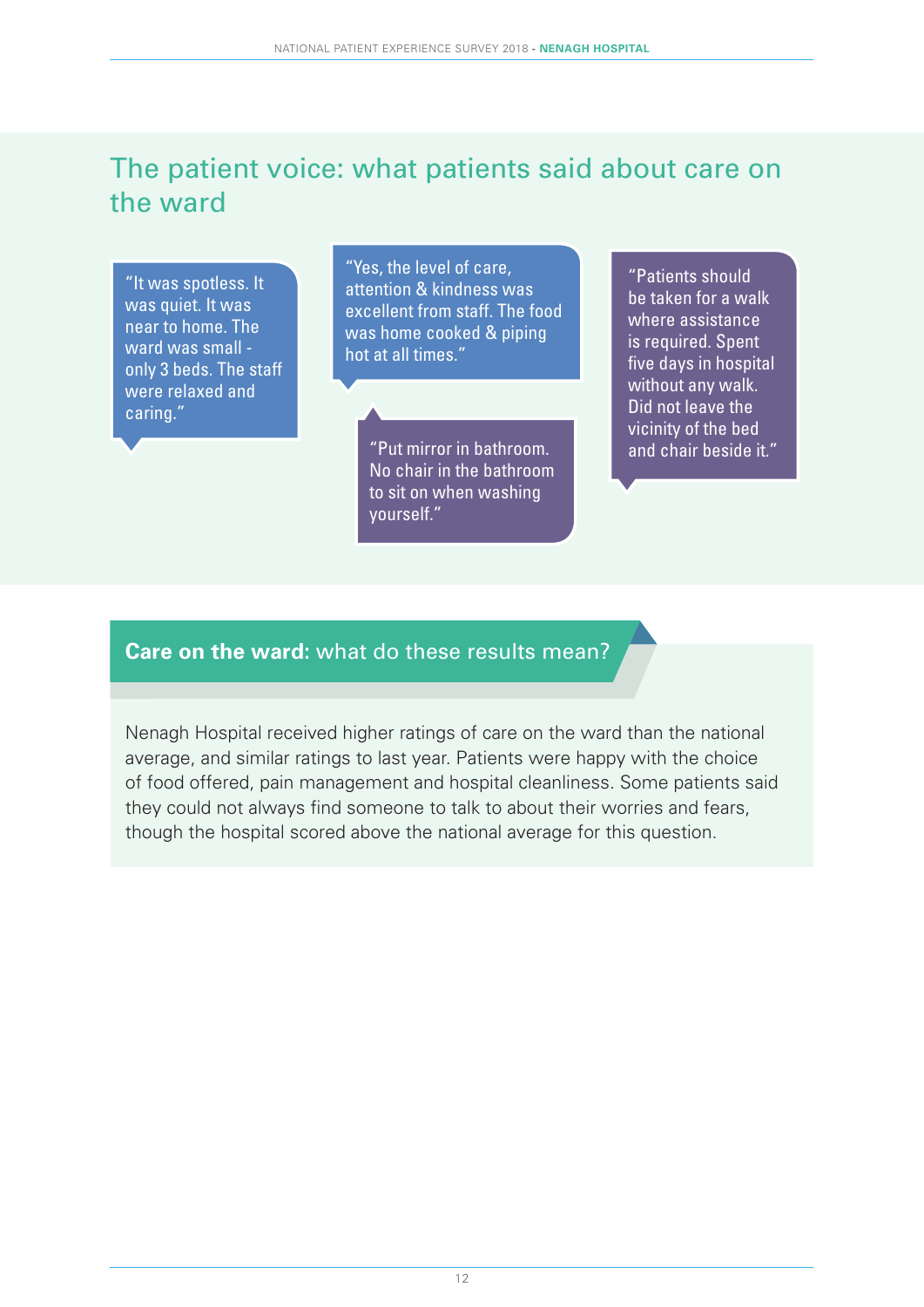### **Examinations, diagnosis and treatment**



Figure 5 compares the hospital's overall score for examinations, diagnosis and treatment with the national average. Figure 6 shows the hospital's scores for questions on this stage of care.

#### **Figure 5 Comparison of Nenagh Hospital with the national average score for examinations, diagnosis and treatment (out of a maximum of 10)**

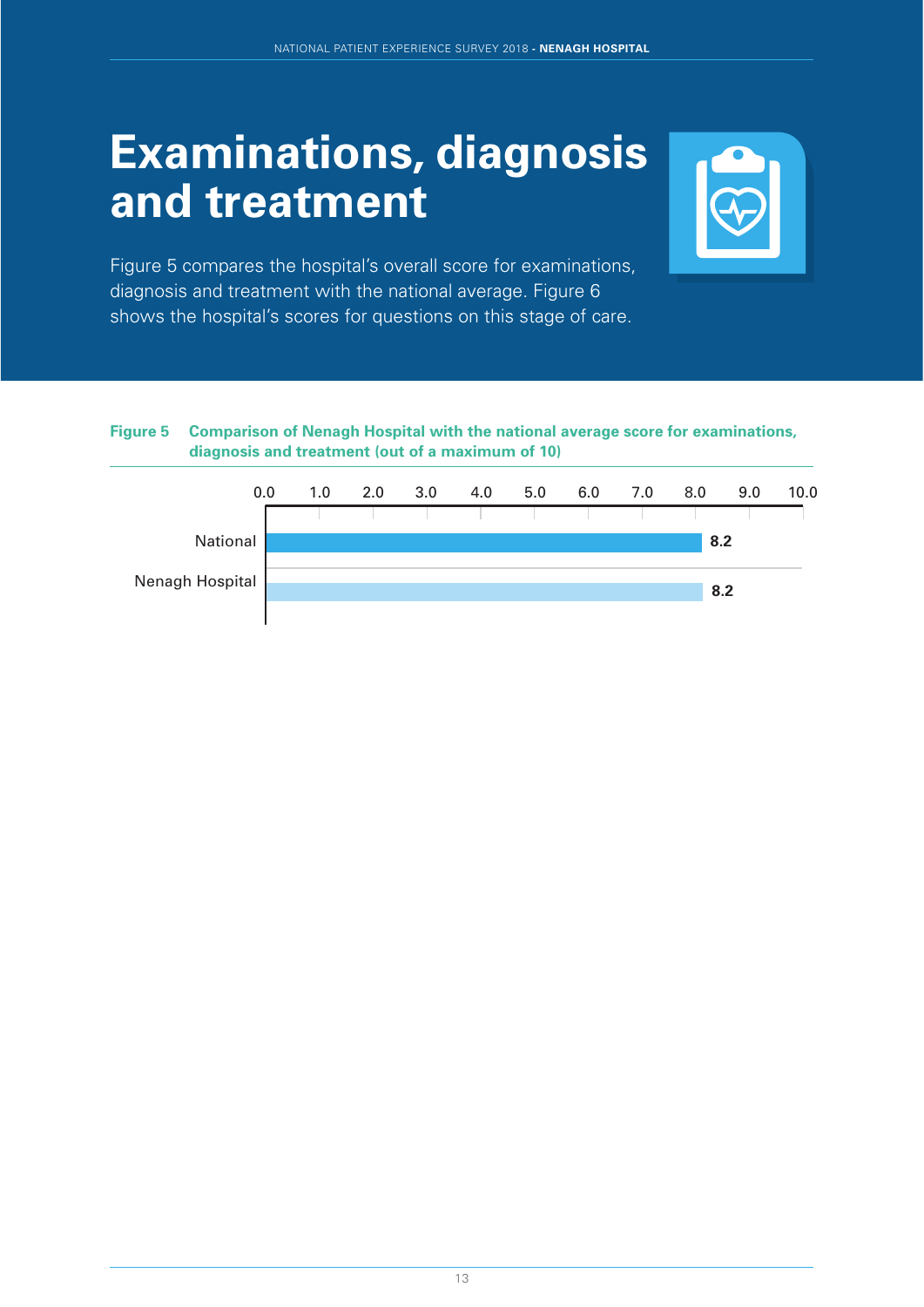|                                                                                                                                                      | 0.0 | 1.0 | 2.0 | 3.0 | 4.0 | 5.0      | 6.0 | 7.0 | 8.0 | 9.0 | 10.0 |
|------------------------------------------------------------------------------------------------------------------------------------------------------|-----|-----|-----|-----|-----|----------|-----|-----|-----|-----|------|
| 021. Did you feel you had enough time to<br>discuss your care and treatment with a<br>doctor?                                                        |     |     |     |     | 7.9 |          |     |     |     |     |      |
| 024. Were you involved as much as you<br>wanted to be in decisions about your<br>care and treatment?                                                 |     |     |     |     | 8.1 |          |     |     |     |     |      |
| <b>025.</b> How much information about your<br>condition or treatment was given to you?                                                              |     |     |     |     | 8.2 |          |     |     |     |     |      |
| <b>026.</b> Was your diagnosis explained to you<br>in a way that you could understand?                                                               |     |     |     |     | 7.3 |          |     |     |     |     |      |
| 030. Were you given enough privacy<br>when discussing your condition or<br>treatment?                                                                |     |     |     |     | 7.8 |          |     |     |     |     |      |
| 031. Were you given enough privacy<br>when being examined or treated?                                                                                |     |     |     |     | 9.5 |          |     |     |     |     |      |
| 033. Did a doctor or nurse explain the<br>results of the tests in a way that you<br>could understand?                                                |     |     |     |     | 7.9 |          |     |     |     |     |      |
| 034. Before you received any treatments<br>did a member of staff explain what would<br>happen?                                                       |     |     |     |     | 9.1 |          |     |     |     |     |      |
| <b>035.</b> Before you received any treatments<br>did a member of staff explain any risks<br>and or benefits in a way you could<br>understand?       |     |     |     |     | 8.3 |          |     |     |     |     |      |
| 036. Beforehand, did a member of staff<br>explain the risks and benefits of the<br>operation or procedure in a way you<br>could understand?          |     |     |     |     | 8.6 |          |     |     |     |     |      |
| <b>037.</b> Beforehand, did a member of<br>staff answer your questions about the<br>operation or procedure in a way you<br>could understand?         |     |     |     |     | 9.2 |          |     |     |     |     |      |
| 038. Beforehand, were you told how you<br>could expect to feel after you had the<br>operation or procedure?                                          |     |     |     |     | 8.5 |          |     |     |     |     |      |
| 039. After the operation or procedure,<br>did a member of staff explain how the<br>operation or procedure had gone in a<br>way you could understand? |     |     |     |     | 7.6 |          |     |     |     |     |      |
| Nenagh Hospital                                                                                                                                      |     |     |     |     |     | National |     |     |     |     |      |

#### **Figure 6 Nenagh Hospital scores for questions on examinations, diagnosis and treatment**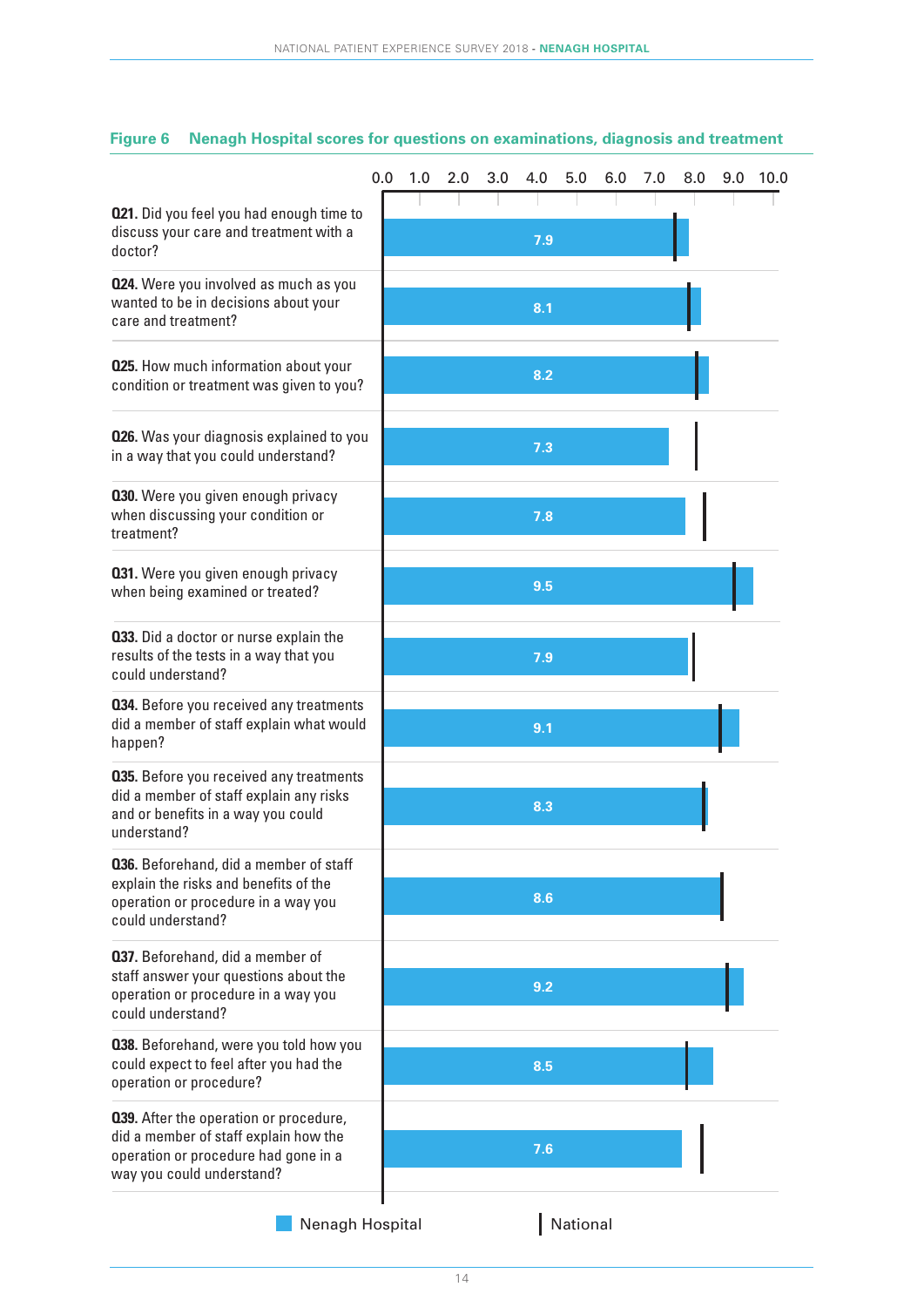### The patient voice: what patients said about examinations, diagnosis and treatment

"The doctors and nurses and staff were very helpful throughout my stay in hospital."

"Found the doctors difficult to understand, a bit of a language barrier."

"Information from the hospital consultants was very hard to get."

"The staff were efficient and helpful, and easy to talk to. They were on top of things quickly, e.g. a temperature spike led to an IV antibiotic very quickly."

#### **Examinations, diagnosis and treatment:** what do these results mean?

Ratings of examination, diagnosis and treatment were similar to the national average and to last year's ratings. Most patients said they were given enough privacy when being examined or treated. However, a number of patients were not able to understand explanations of their diagnosis and the results of tests.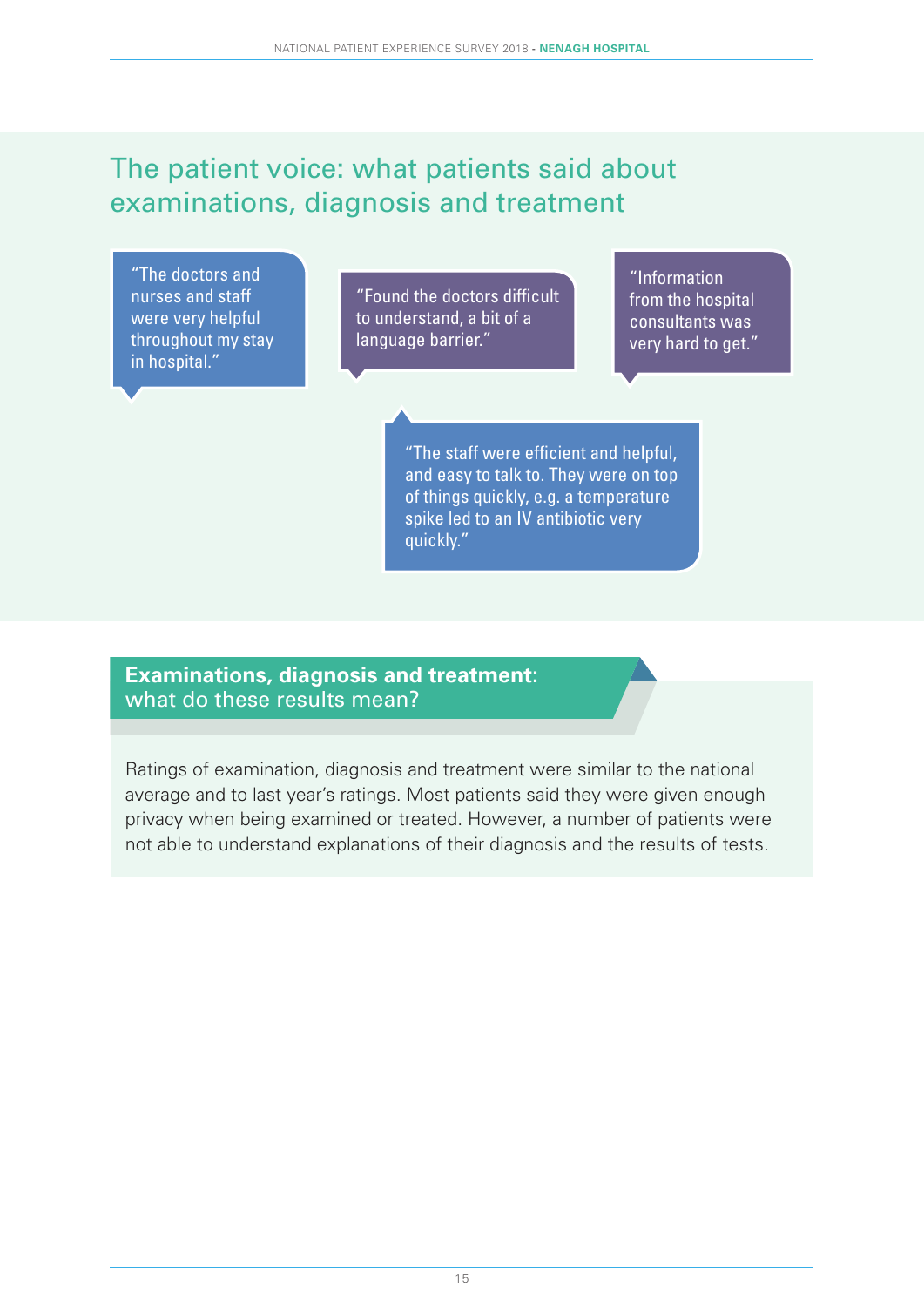# **Discharge or transfer**

Figure 7 compares the hospital's overall score for discharge or transfer with the national average. Figure 8 shows the hospital's scores for questions on this stage of care.



#### **Figure 7 Comparison of Nenagh Hospital with the national average score for discharge or transfer (out of a maximum of 10)**

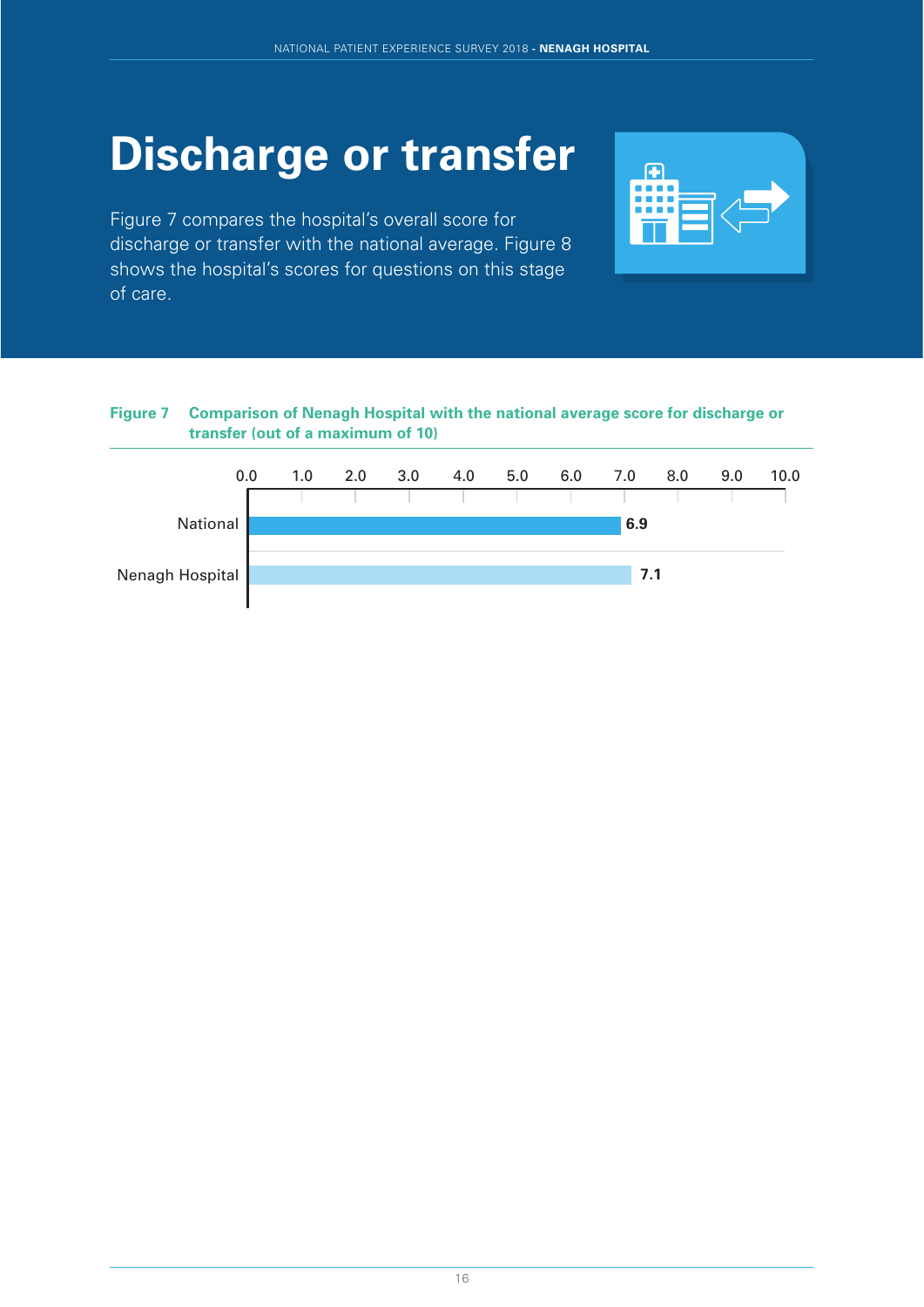|                                                                                                                                                          | 0.0 | 1.0 | 2.0 | 3.0 | 4.0 | 5.0      | 6.0 | 7.0 | 8.0 | 9.0 | 10.0 |
|----------------------------------------------------------------------------------------------------------------------------------------------------------|-----|-----|-----|-----|-----|----------|-----|-----|-----|-----|------|
| <b>Q40.</b> Did you feel you were involved in<br>decisions about your discharge from<br>hospital?                                                        |     |     |     |     | 8.5 |          |     |     |     |     |      |
| <b>041.</b> Were you or someone close to<br>you given enough notice about your<br>discharge?                                                             |     |     |     |     | 8.5 |          |     |     |     |     |      |
| <b>042.</b> Before you left hospital, did the<br>healthcare staff spend enough time<br>explaining about your health and care<br>after you arrive home?   |     |     |     |     | 7.4 |          |     |     |     |     |      |
| 043. Before you left hospital, were you<br>given any written or printed information<br>about what you should or should not do<br>after leaving hospital? |     |     |     |     | 5.3 |          |     |     |     |     |      |
| <b>Q44.</b> Did a member of staff explain the<br>purpose of the medicines you were to take<br>at home in a way you could understand?                     |     |     |     |     | 7.6 |          |     |     |     |     |      |
| <b>045.</b> Did a member of staff tell you about<br>medication side effects to watch for<br>when you went home?                                          |     |     |     |     | 5.5 |          |     |     |     |     |      |
| <b>Q46.</b> Did a member of staff tell you about<br>any danger signals you should watch for<br>after you went home?                                      |     |     |     |     | 5.1 |          |     |     |     |     |      |
| <b>Q47.</b> Did hospital staff take your family<br>or home situation into account when<br>planning your discharge?                                       |     |     |     |     | 8.1 |          |     |     |     |     |      |
| <b>Q48.</b> Did the doctors or nurses give your<br>family or someone close to you all the<br>information they needed to help care for<br>you?            |     |     |     |     | 6.4 |          |     |     |     |     |      |
| 049. Did hospital staff tell you who to<br>contact if you were worried about your<br>condition or treatment after you left<br>hospital?                  |     |     |     |     | 7.7 |          |     |     |     |     |      |
| <b>050.</b> Do you feel that you received<br>enough information from the hospital on<br>how to manage your condition after your<br>discharge?            |     |     |     |     | 8.0 |          |     |     |     |     |      |
| Nenagh Hospital                                                                                                                                          |     |     |     |     |     | National |     |     |     |     |      |

#### **Figure 8 Nenagh Hospital scores for questions on discharge or transfer**

17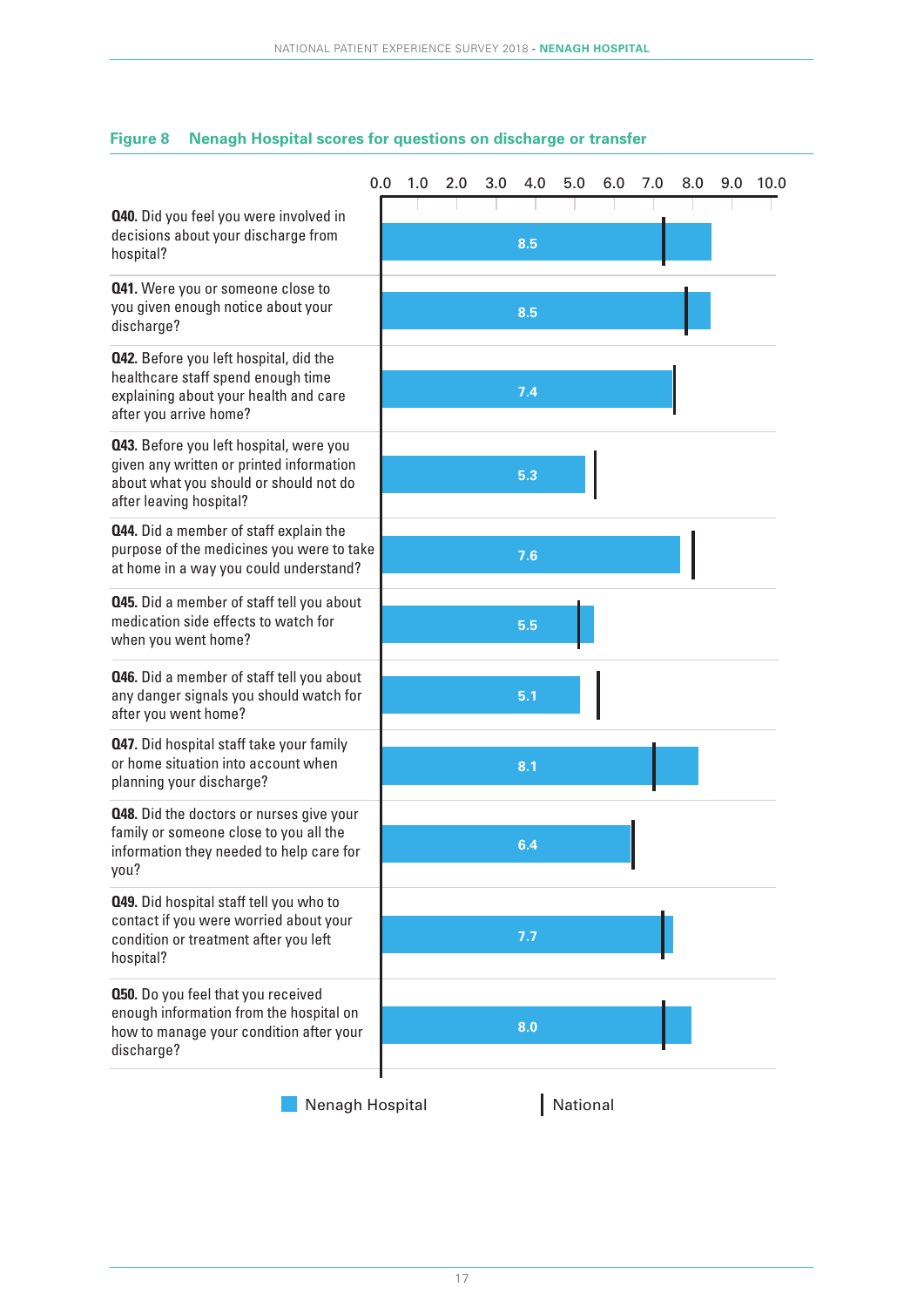### The patient voice: what patients said about discharge or transfer

"[The hospital should be] more decisive about the date of discharge and what they were treating the patient for and why."

"Follow up care was very slow (6 weeks)."

#### **Discharge or transfer:** what do these results mean?

Participant ratings for this stage of care were slightly above the national average and the 2017 score. Most patients said they were involved in decisions about their discharge and were given enough notice of it. A number of patients said they were not told about danger signals they should watch out for after they went home.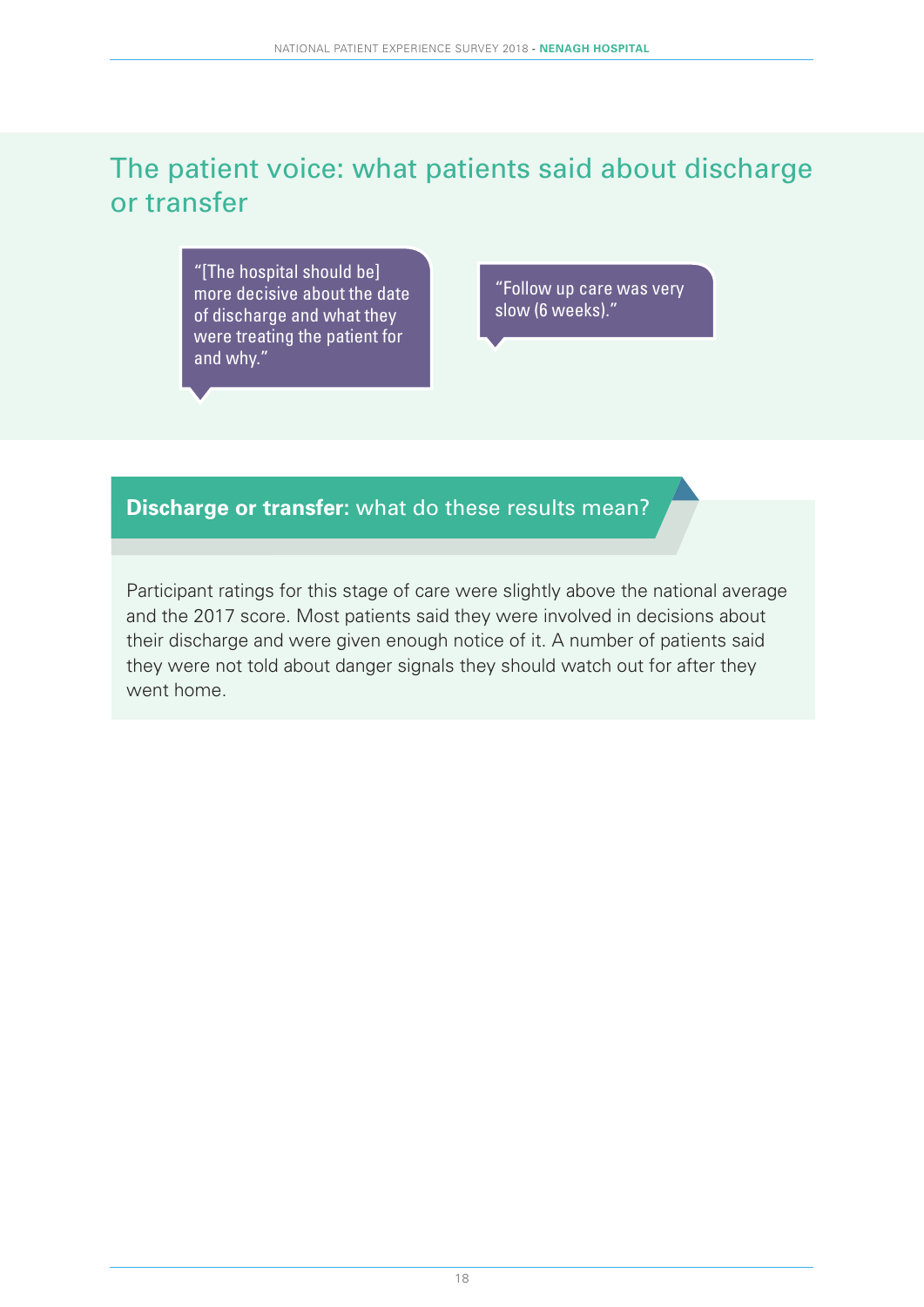# **Other aspects of care**

Figure 9 shows the hospital's scores for questions related to other aspects of care.



#### **Figure 9 Nenagh Hospital scores for other aspects of care**

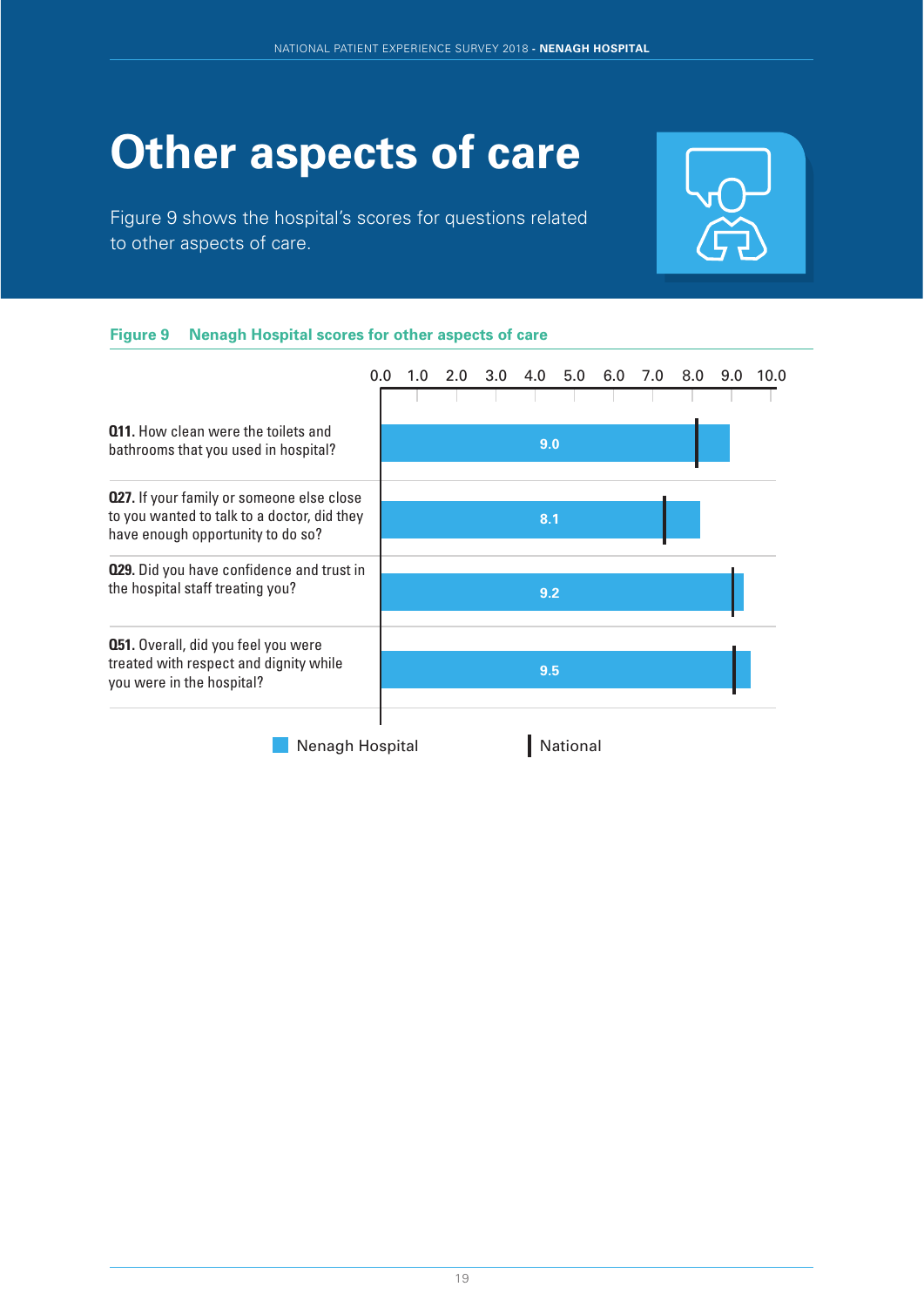### The patient voice: what patients said about other aspects of care

"This was my first experience of staying at a 'small' hospital. Overall, I found the level of care and comfort was very good and, as a patient, I felt much more at ease and relaxed, mainly due to the slower pace and size of the hospital. I felt I got as much time as I needed and would have no objection to going back there if the need arose. The atmosphere in the smaller hospitals is much more pleasant."

"The way the doctors & nurses went out of their way to give me the best care and when nurses were very busy they would say sorry I can't give you more time."

"There was only 2 ward toilets, one of which had no lock on the door, and they were right next to the sluice."

"Some of the nursing staff would ask you how you were and then turn away and focus on something else - not interested nor listening to your reply - just going through the motions of caring about the patient, while clearly uninterested."

#### **Other aspects of care:** what do these results mean?

The ratings for the questions on other aspects of care were slightly above the national average. Most participants said they were treated with respect and dignity, and had confidence and trust in hospital staff.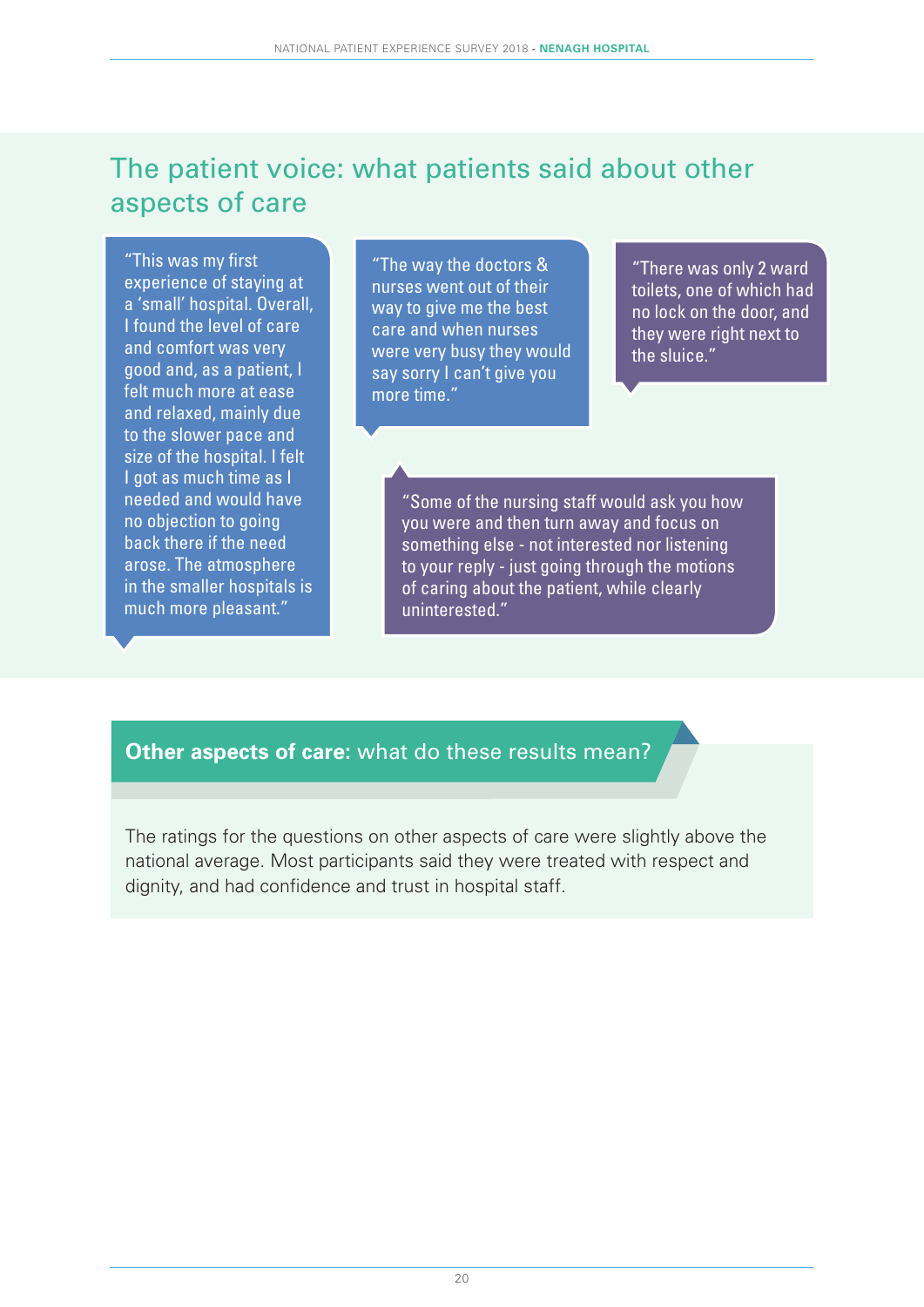# Overall experience

Respondents were asked to rate their overall hospital experience on a scale from 0 to 10, with 10 being the most positive experience, and 0 the most negative experience. 71% of participants from Nenagh Hospital rated their care as very good, well above the national figure of 54%.

Figure 10 compares the average overall rating of hospital experience for Nenagh Hospital with the national average.

#### **Figure 10 Overall rating of hospital experience for Nenagh Hospital and nationally**

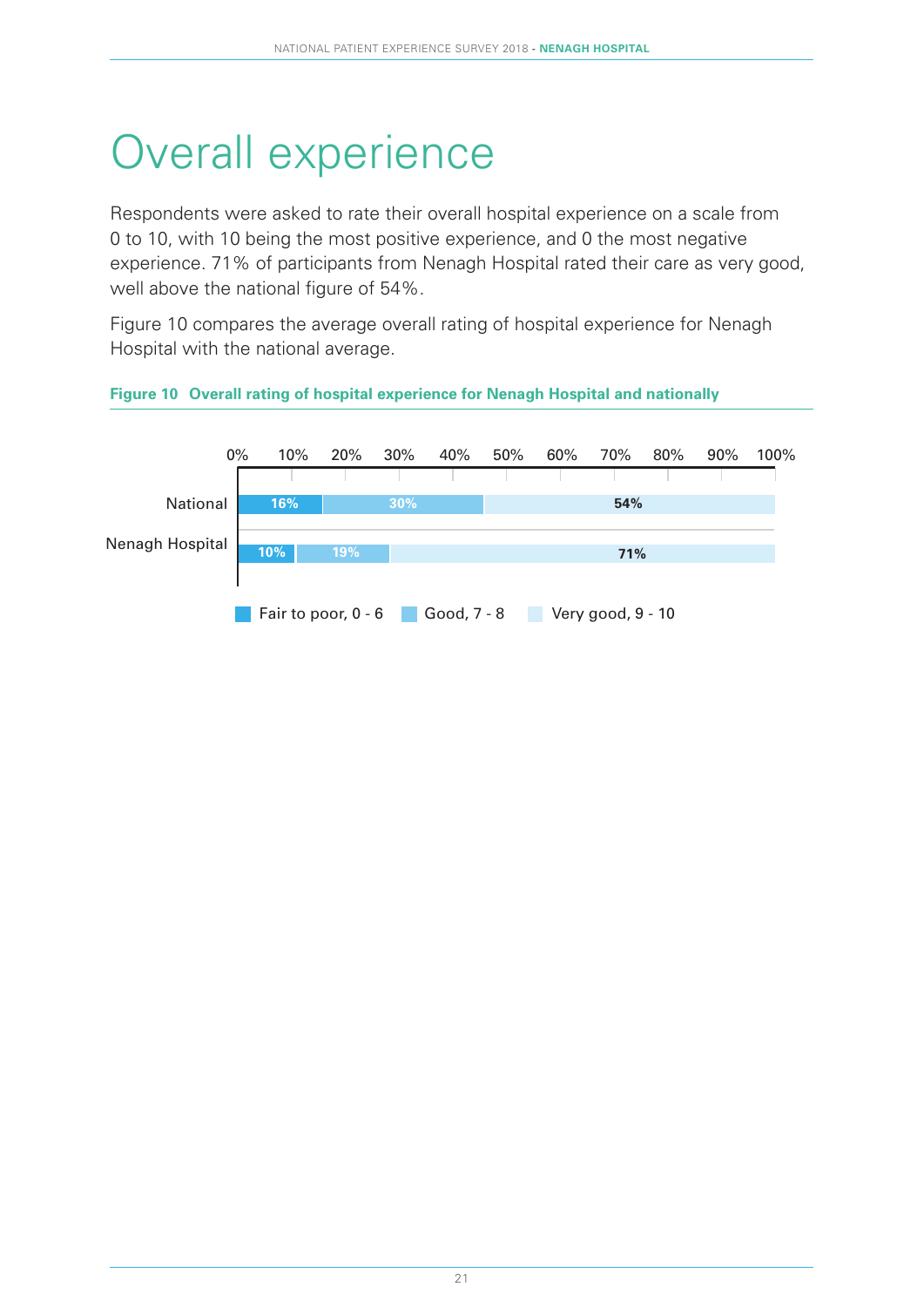### In their own words: analysis of patients' comments

The last three questions (questions 59-61) of the survey asked patients to provide additional information, in their own words, on their experiences in hospitals. These free-text questions allowed people to give a more in-depth description of specific aspects of their care. It also allowed them to talk about various things (good or bad) that could not be captured by the structured questions. In total, 111 comments were received from patients of Nenagh Hospital in response to the free-text questions in the 2018 survey.

Figure 11 shows the breakdown of participant comments by theme for each of the three open-ended questions. Q59 asked participants what was particularly good about their hospital care, Q60 asked participants what could be improved, and Q61 asked participants for any other comments or suggestions.

For Q59, most of the comments related to the 'general and other comment' and 'hospital staff' themes. For Q60, most comments related to the 'physical environment' and 'general and other comment' themes.



#### **Figure 11 Participant comments by theme**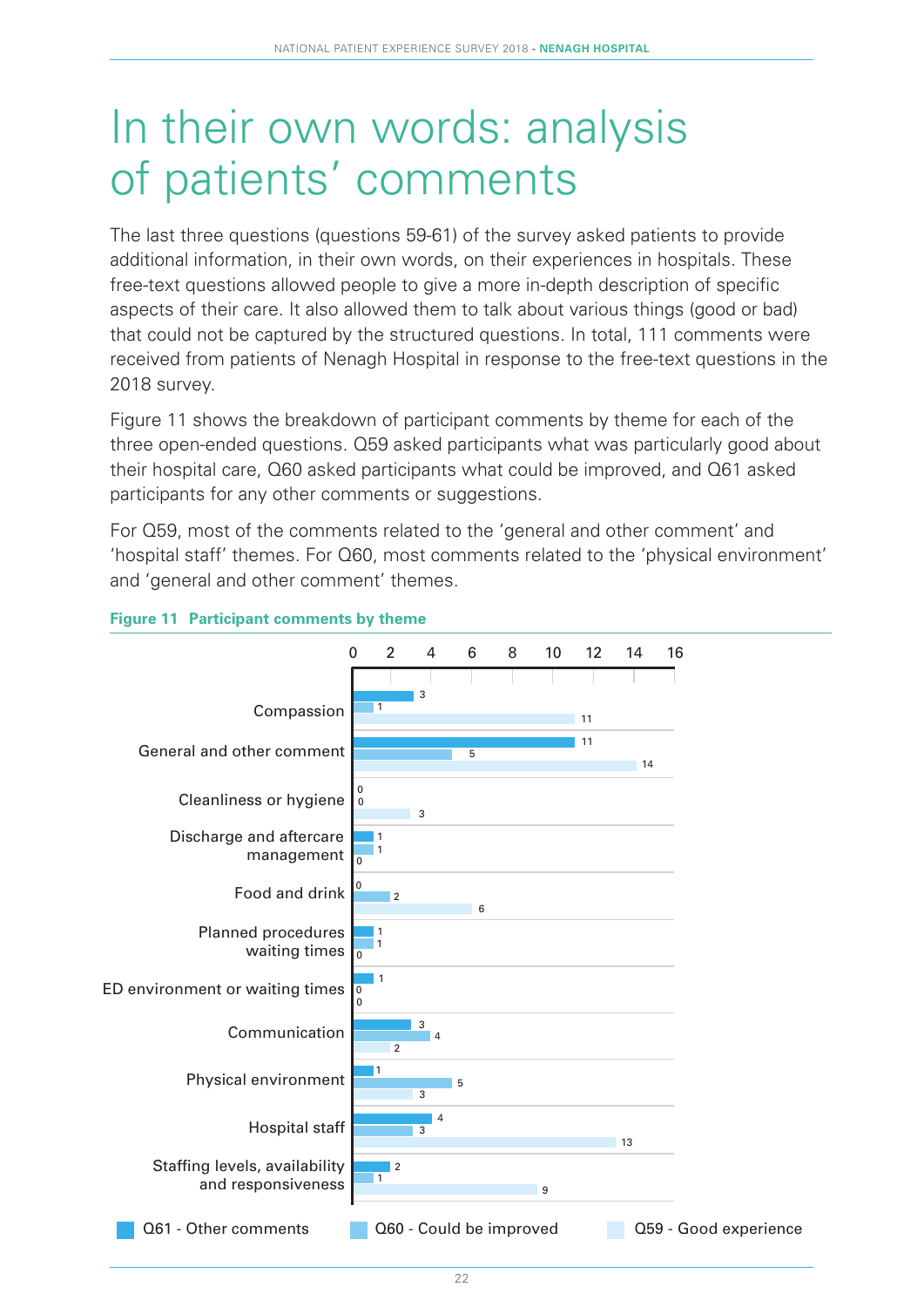# **Conclusion**

### What were patients' experiences of hospital care in Nenagh Hospital in May 2018?

The majority of participants said they had a positive overall experience in Nenagh Hospital. 90% of patients in the hospital said they had a 'good' or 'very good' experience, compared with 84% nationally.

Nenagh Hospital received similar scores to the national average across every stage of care, with the exception of care on the ward, which was above-average. Participant ratings of care were generally similar to those received in 2017.

Areas of good experience were identified. For example, patients generally received a replacement meal if they had missed one. Most patients were involved in decisions about their discharge and were given enough information to manage their condition at home.

Several areas needing improvement were also identified. Some patients could not understand the explanations they were given about their diagnoses and test results. A number of patients said they were not told about the purpose of medications they were to take at home.

These three areas for improvement are of particular importance as they are strongly related to patients' ratings of their overall experience. For example, patients who felt that they were not told about the purpose of medications were less likely to give a positive rating of their overall experience.

The findings of the 2018 survey will be used to help Nenagh Hospital improve the experiences of patients in the hospital.